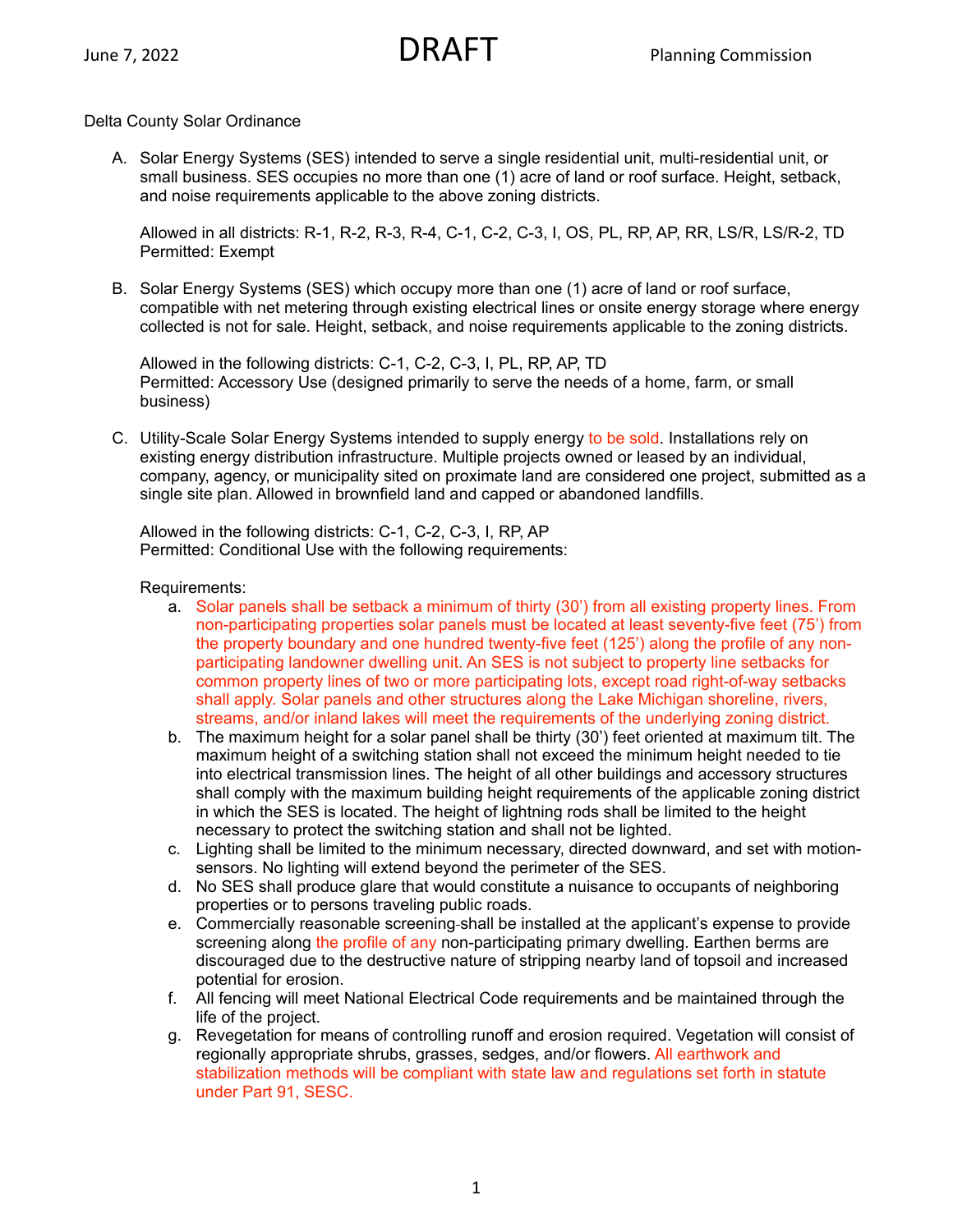- h. No SES shall produce noise that exceeds fifty-five (55) dBA, as measured at any neighboring property line.
- i. Any development that may impact groundwater will be compliant with all EGLE and Health Department regulations.
- j. Any development will avoid and minimize negative impacts on wildlife, including overflight migrating birds and riparian zones, and provide on-going monitoring if negative impacts to wildlife are identified. Post-construction monitoring will determine ongoing impacts to wildlife, with emphasis on migratory birds. Study results shall be made available to the public.
- k. Livestock grazing within a fenced SES is permitted, subject to requirements of the applicable underlying zoning district as it relates to livestock.
- l. No solar panels or associated equipment or buildings shall be used for advertising.
- m. Provide a project summary for site plan review that contains the size, rated power output, performance, safety, and characteristics of the system. Identify timelines, project life, development phases, likely market for the generated energy, and possible future expansions. Provide the name and contact information of the certified operator, inspection protocol, emergency proceedings, and general safety (including fire safety) documentation.
- n. Repowering: In addition to repairing or replacing SES components to maintain the system, an SES may at any time be repowered, without the need to apply for a new conditional use permit, by reconfiguring, renovating, or replacing the SES to increase the power rating within the existing project footprint. A proposal to change the project footprint of an existing SES shall be considered a new application.
- o. Decommissioning requirements:
	- 1. The anticipated life of the project.
	- 2. The estimated decommissioning costs based on:
		- i. Ground preparation activities in order to access the site and provide room for disassembly.
		- ii. Dismantling of the project components which include fencing, solar panels, racking, operating components, electrical connections, concrete foundations, underground cabling less than four (4') feet below ground, overhead cabling, and electrical substation or switching equipment.
		- iii. Traffic control issues necessary to create egress of components to the disposal points must be considered.
		- iv. Site reclamation includes the removal and disposal of contaminated soils. The materials for remediation of the site to match the surrounding land use and form.

3. The method of ensuring that funds will be available for decommissioning shall be one or more of the following:

- i. A surety bond equal to the estimated costs in favor of Delta County.
- ii. Cash equal to the estimate costs payable to Delta County.

iii. An escrow plan approved by the Board of Commissioners to be paid over time to Delta County or to an escrow agent acceptable to Delta County. An escrow account may be converted to a surety bond at any time, by the applicant.

# **Definitions**

**Solar Energy System (SES):** A system consisting of a device or combination of devices, structures, or parts thereof, that collect, transfer, or transform solar radiant energy into thermal, chemical, or electrical energy, excluding systems that substantially rely on mirrors or similar technologies to focus solar radiant energy onto a considerably smaller area.

**Solar Collection Panels:** Panels (including bifacial panels), tiles, or thin membranes comprised of semiconductor devices and typically referred to as photovoltaic cells, which collect solar energy that is converted into electricity.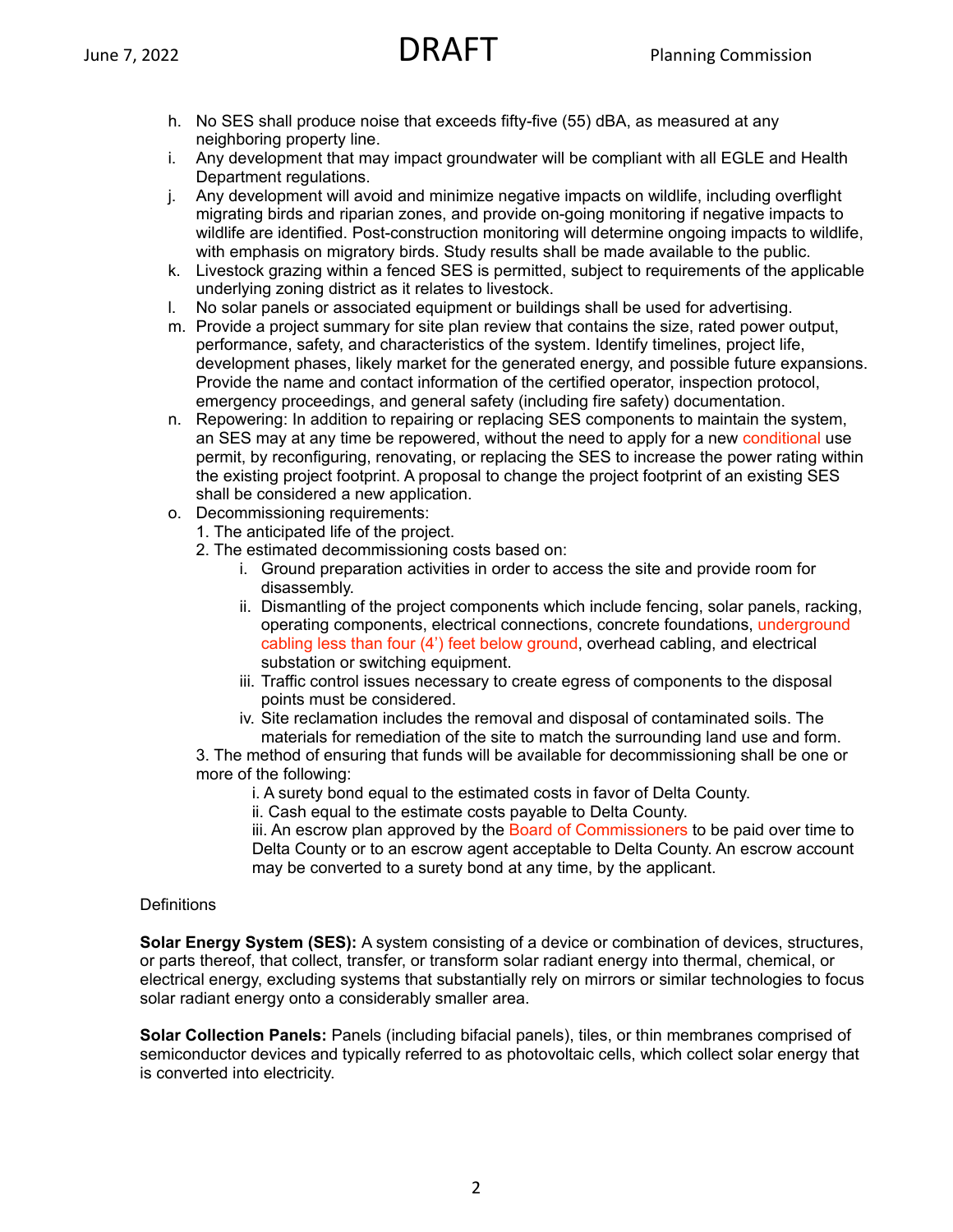**Bifacial Panels**: Solar collection panels that collect solar energy from both the top side and the underside of the panel.

**Racking**: Also called photovoltaic mounting systems, a solar racking system is used to safely fix solar panels to various surfaces such as roofs, building facades, or the ground.

**Ground-mounted:** Solar collection panels that are mounted to the ground by a pole or poles or a frame (metal, wood, or other similar material).

**Glare**: The unwanted reflection of the sun's rays by the face of a reflective surface.

**Roof-mounted:** Solar collection panels that are mounted on the roof by a frame.

**Energy Storage:** The capture of energy produced at one time for use later to reduce imbalances between energy demand and energy production. A device that stores energy is generally called an accumulator or a battery.

**Net Metering**: a system in which solar panels or other renewable energy generators are connected to a public-utility power grid and surplus power is transferred onto the grid, allowing customers to offset the cost of power drawn from the utility.

**Micro-Grid**: Micro-grids serve local energy sources where power transmission and distribution from a major centralized energy source is too far and costly to execute. They offer an option for rural electrification in remote areas and on smaller geographical islands. As a controllable entity, a microgrid can effectively integrate various sources of distributed generation through renewable energy sources.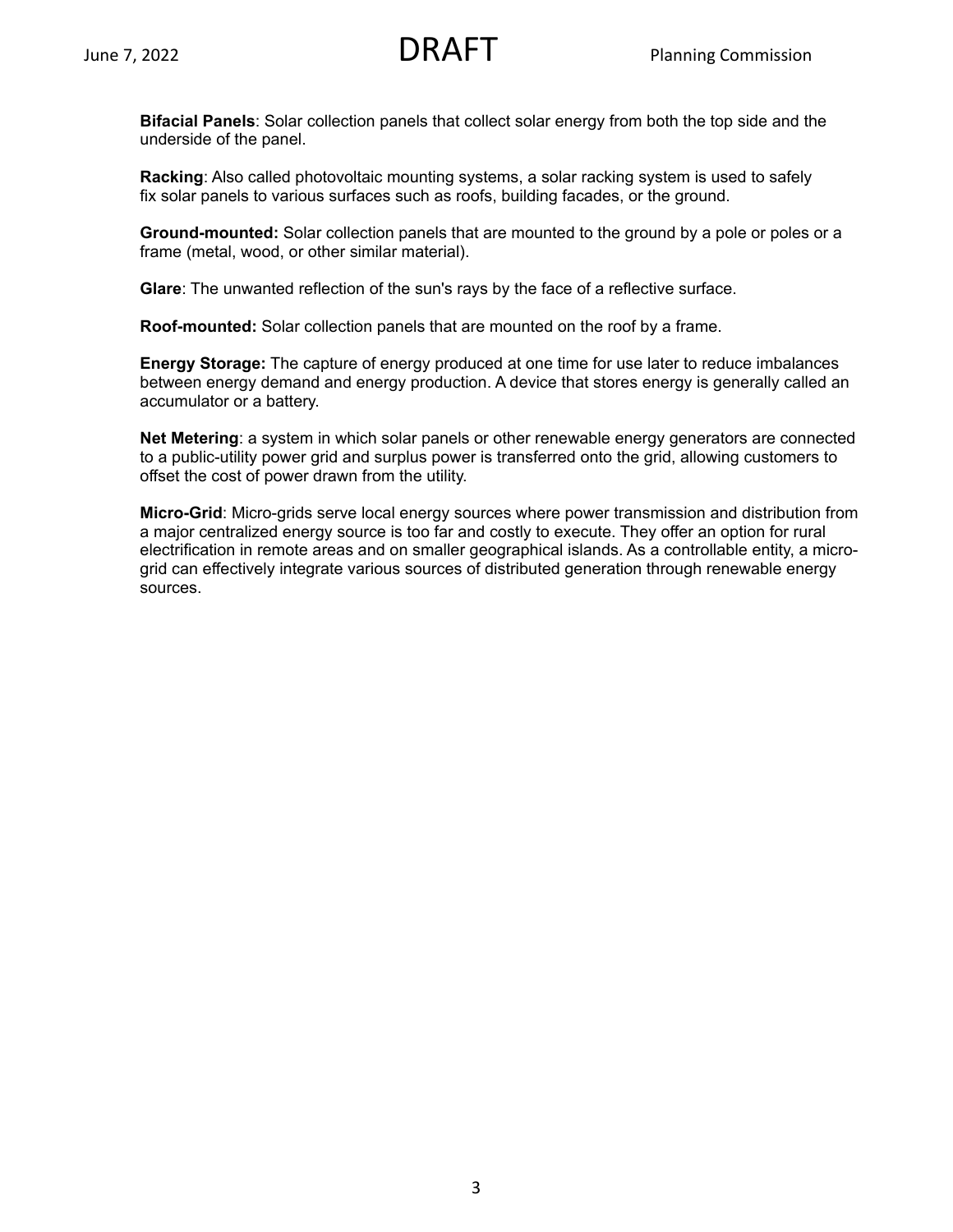| <b>Participating Property</b> | Non-Participating Property<br>without a primary residence |
|-------------------------------|-----------------------------------------------------------|
|                               |                                                           |
|                               |                                                           |
|                               | $\mathbf{h}$<br>30' setback                               |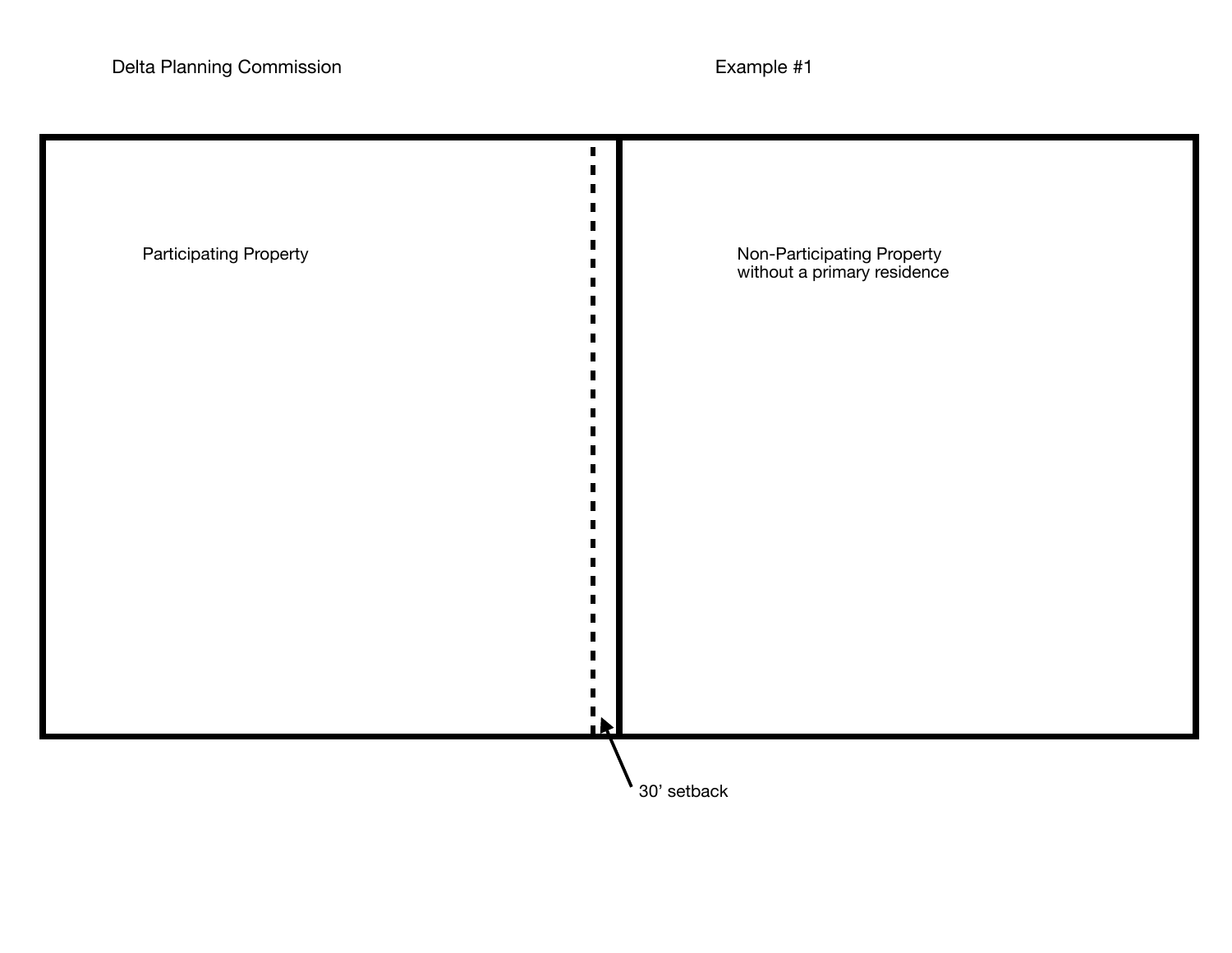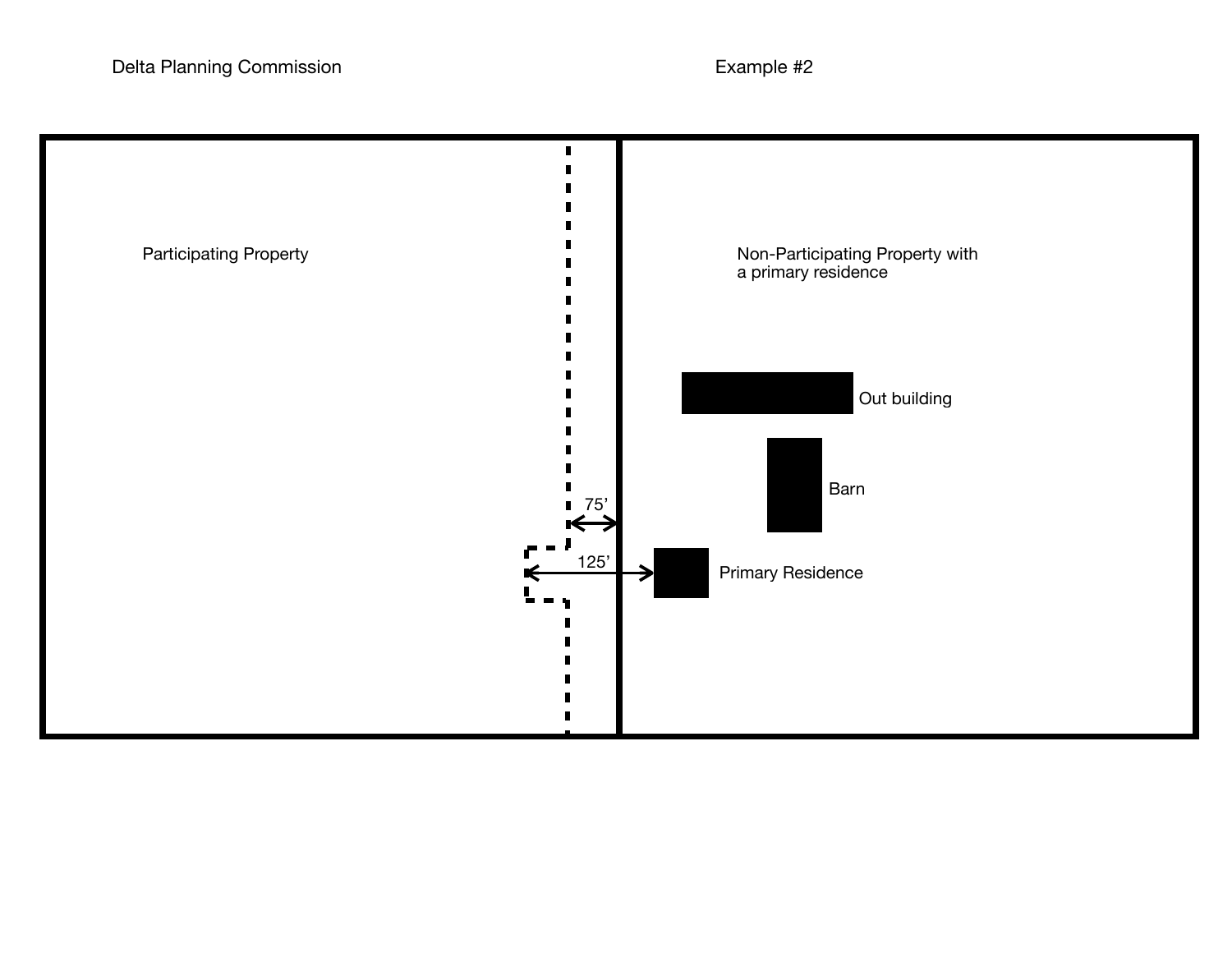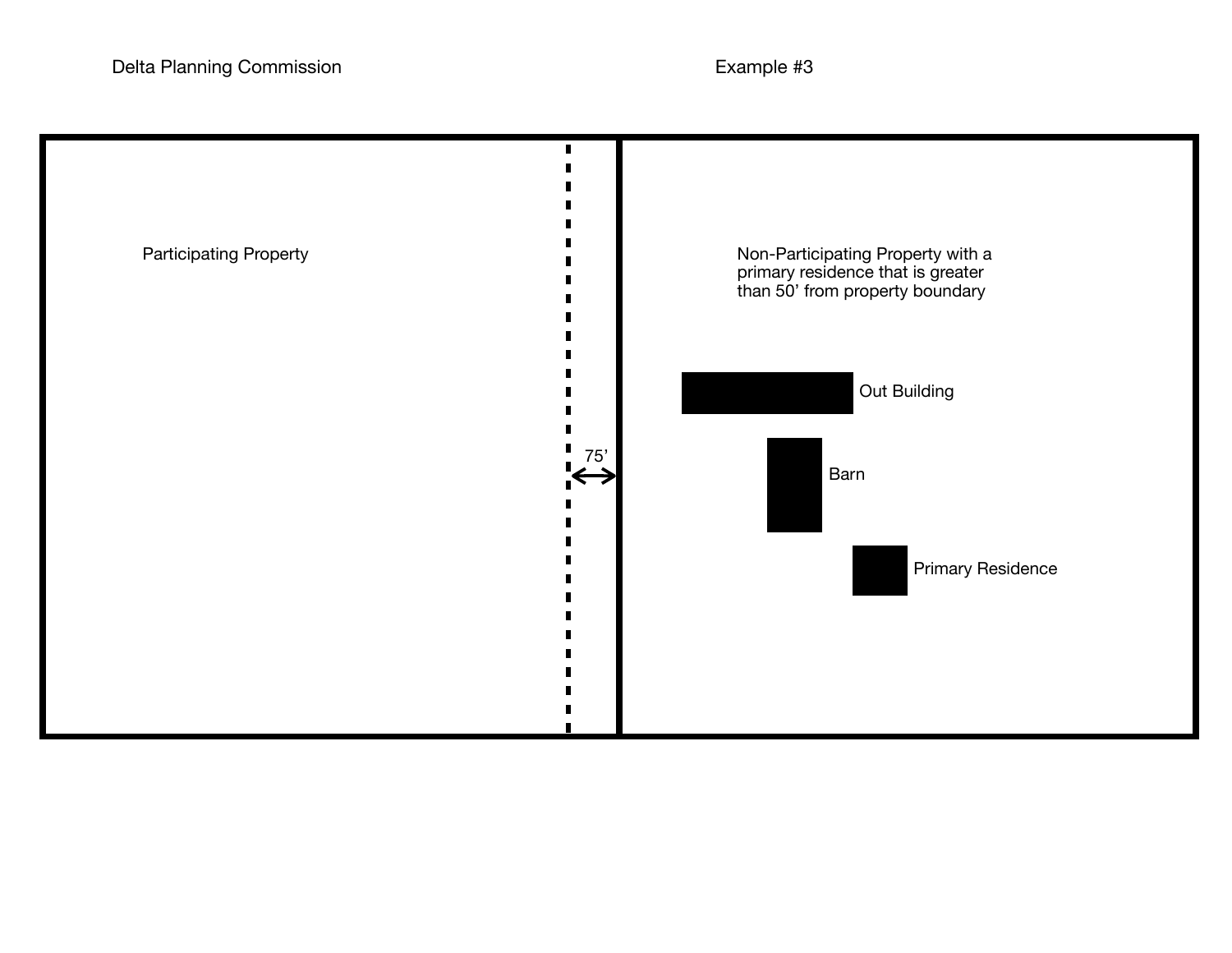county road divides parcels

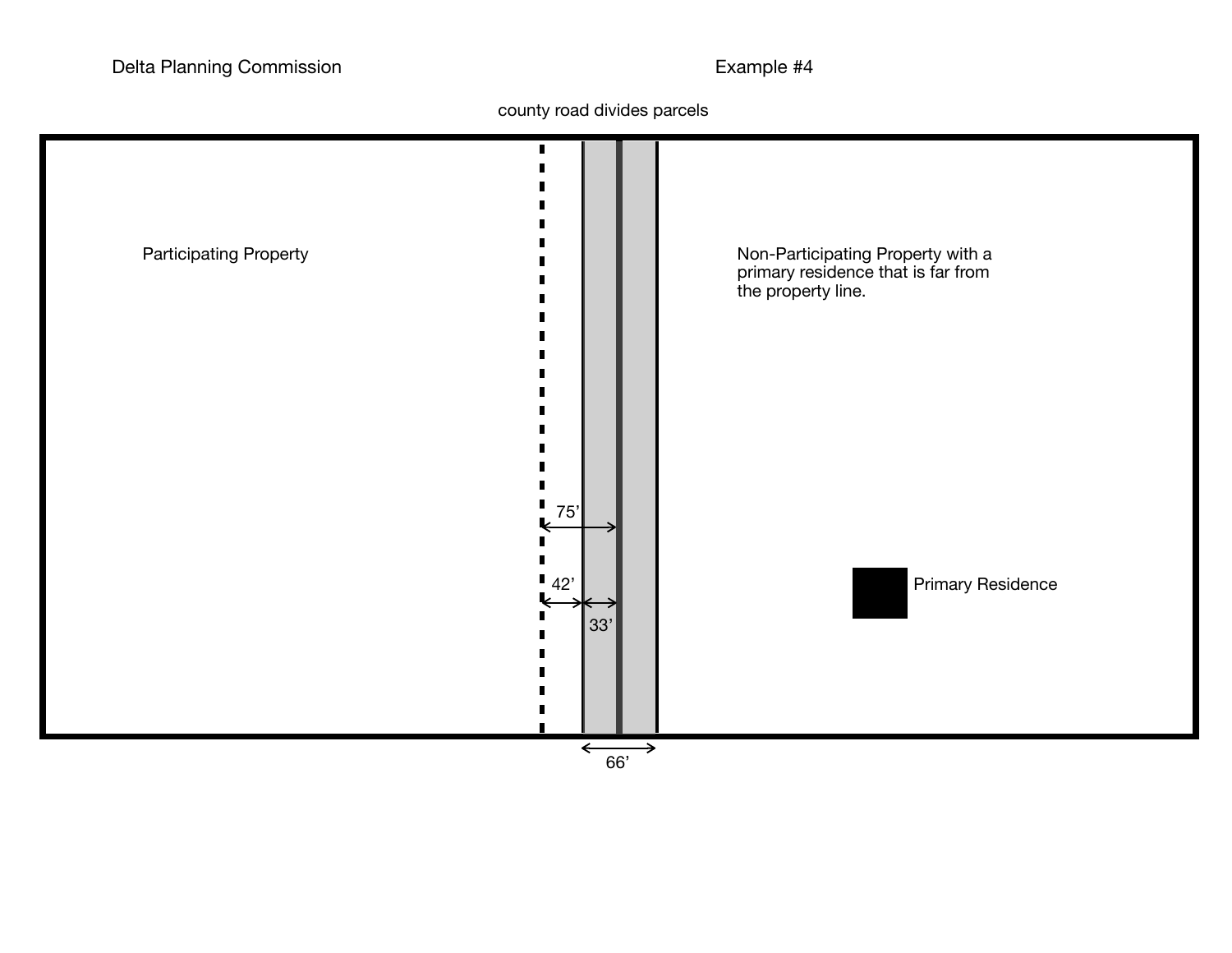county road divides properties

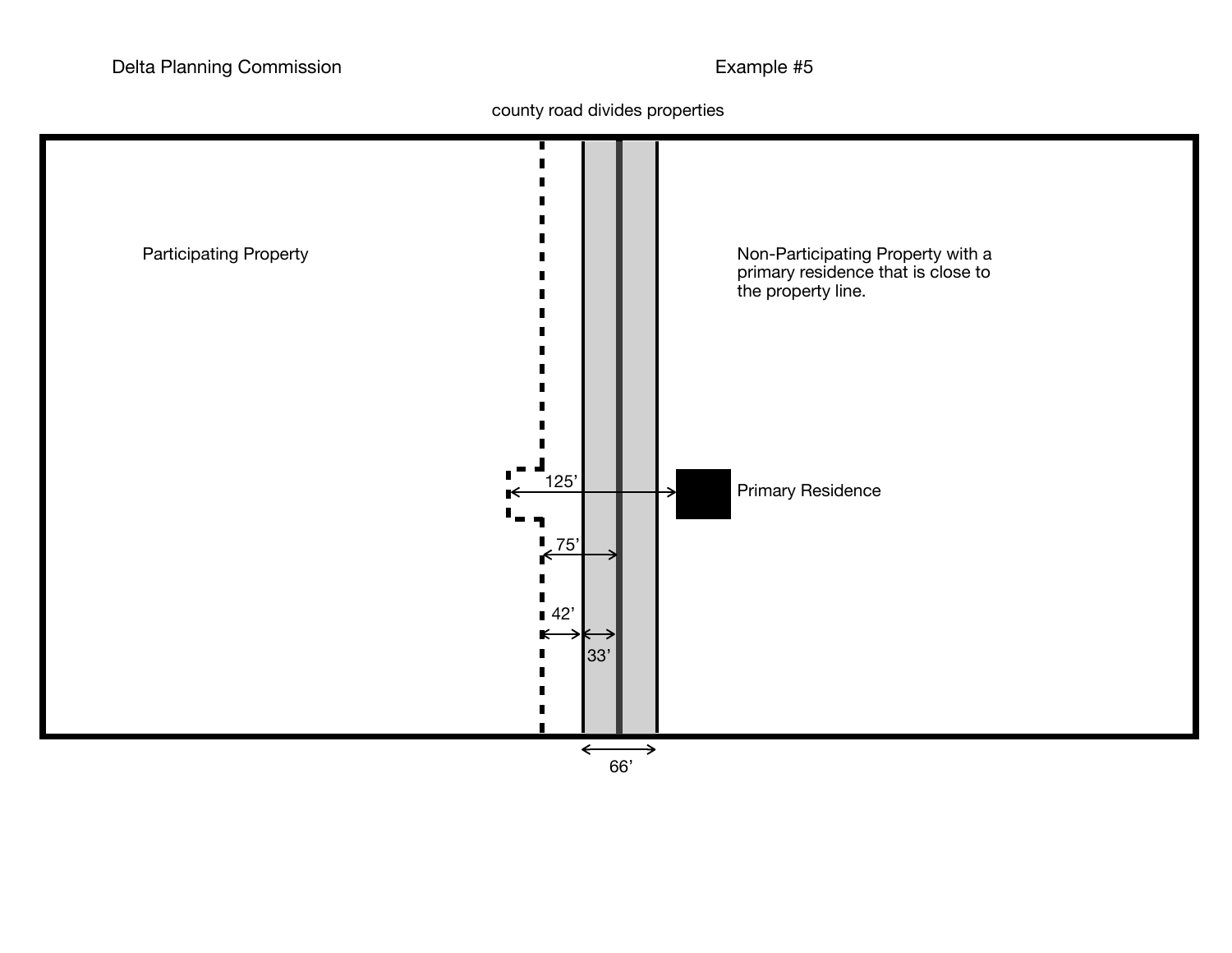| <b>Participating Property</b> | <b>Participating Property</b> |
|-------------------------------|-------------------------------|
|                               |                               |
|                               |                               |
|                               |                               |
|                               |                               |

**No setbacks required** - properties can be owned by the same person(s)/entities or owned by different people/entities.